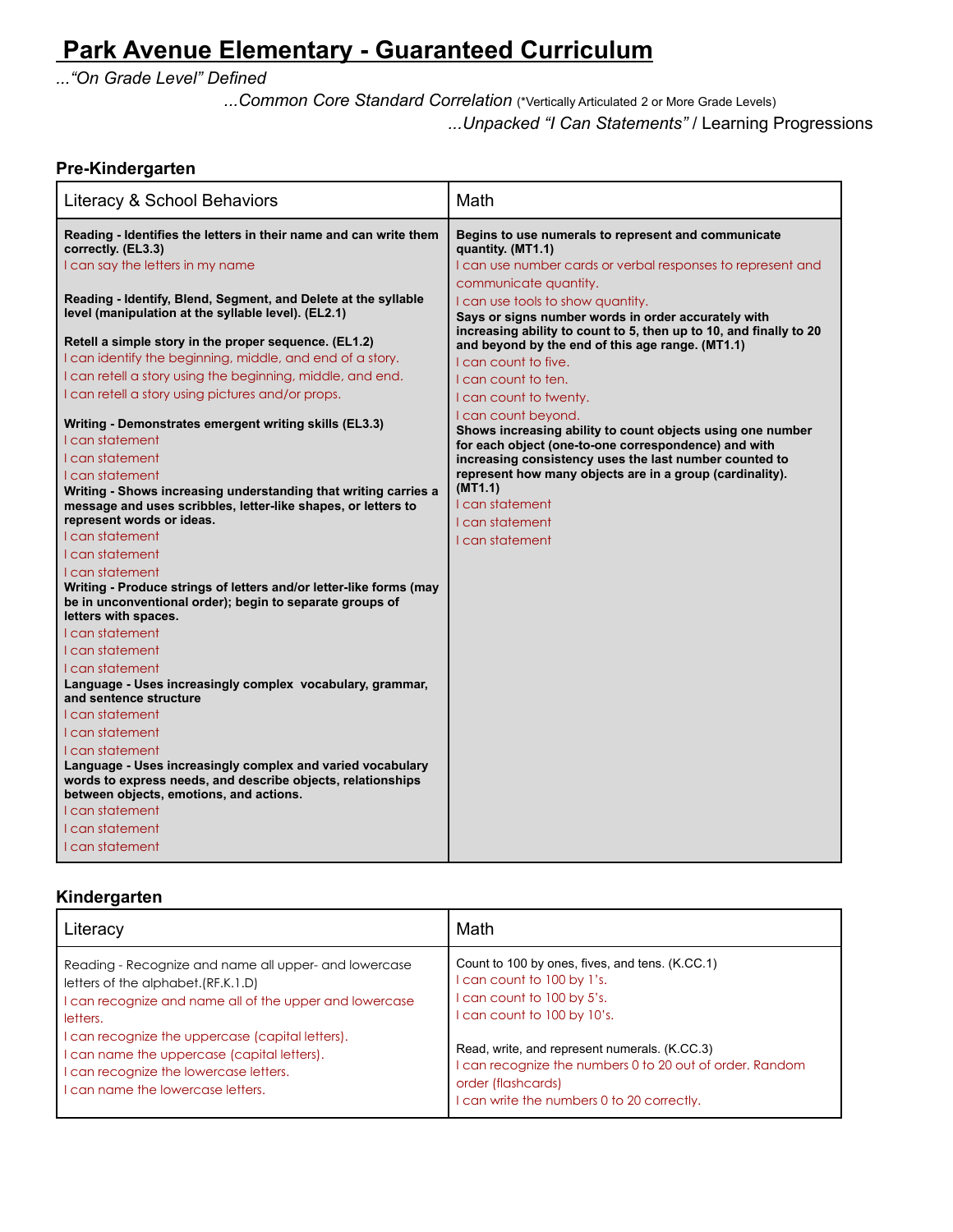| Reading - Isolate and pronounce the initial, medial vowel, and<br>final sounds (phonemes) in three-phoneme<br>(consonant-vowel-consonant or CVC) words. (This does not                                                                                                                                                                                                                                                                                                                                                                                                                                                                                                                                                                                                                                                                                                                                                                                                                                                                                                                         | I can represent numbers 0 to 20 using a variety of math tools.<br>(tallies, cubes, ten frames, counters, etc)                                                                                                                                                                                                                                                                                                                                                                                                                                                                                                                                                                                                                         |
|------------------------------------------------------------------------------------------------------------------------------------------------------------------------------------------------------------------------------------------------------------------------------------------------------------------------------------------------------------------------------------------------------------------------------------------------------------------------------------------------------------------------------------------------------------------------------------------------------------------------------------------------------------------------------------------------------------------------------------------------------------------------------------------------------------------------------------------------------------------------------------------------------------------------------------------------------------------------------------------------------------------------------------------------------------------------------------------------|---------------------------------------------------------------------------------------------------------------------------------------------------------------------------------------------------------------------------------------------------------------------------------------------------------------------------------------------------------------------------------------------------------------------------------------------------------------------------------------------------------------------------------------------------------------------------------------------------------------------------------------------------------------------------------------------------------------------------------------|
| include CVCs ending with /l/, /r/, or /x/.) (RF.K.2.D)<br>Students will segment one-syllable words into individual<br>phonemes.<br>Students will count sounds in CVC words.<br>Students will isolate the beginning sounds in words<br>Students will isolate the middle vowel sound in words.<br>Students will isolate the ending sound in words.<br>Students will accurately pronounce consonant and vowel<br>sounds (prerequisite).<br>Students will segment onset/rime in CVC words (RF.K.2.C)<br>Reading - Know letters and the most common sounds (consonants<br>and short vowels). (RFK.3.A, RFK.3.B, RFK.3.E)<br>(RF.K.3.E Decode CVC words<br>I can blend to read CVC words.<br>I can read CVC words.<br>I can demonstrate letter sound correspondence in a CVC<br>word. (RF.K.3.A)<br>I can identify letters/sounds                                                                                                                                                                                                                                                                    | Adding and subtracting within 10. (K.OA.A.2)<br>I can solve an addition word problem using a drawing or<br>manipulatives.<br>I can match pictures to find the total for an additional<br>equation.<br>I can write an additional equation that matches the situation.<br>I can solve an addition equation using a drawing or<br>manipulatives.<br>I can solve a subtraction word problem using drawings or<br>manipulatives.<br>I can match pictures to find the total for a subtraction<br>equation.<br>I can write a subtraction equation that matches the situation.<br>I can solve a subtraction equation using a drawing or<br>manipulatives.<br>Correctly name shapes. (K.G.2)<br>I can identify the shape even if it is turned. |
| Reading - Retell a simple story including key details. (RL.K.2)<br>RL.K.2: With prompting and support, retell familiar stories,<br>including key details.<br>I can look at pictures from a familiar story and retell the story.<br>I can identify the characters in a familiar story.<br>I can identify the setting in a familiar story.<br>I can identify the problem and solution in a familiar story.<br>I can sequence a familiar story including the beginning,<br>middle, and end.<br>I can retell a familiar story in the correct sequence.<br>Reading - With prompting and support, identify the main topic<br>and and retell key details of a text. (RI.K.2)<br>I can identify the main topic of an informational text.<br>I can identify key details of an informational text.<br>I can retell key details of an informational text.                                                                                                                                                                                                                                                 | I can identify the shape no matter its size.<br>I can use the correct names of shapes.<br>I can identify the difference between a square and<br>rectangle.<br>I can name shapes (square, circle, rectangle, triangle,<br>hexagon).<br>Develop initial understanding of place value and the base-ten<br>number system by showing equivalent forms of whole numbers from<br>11 to 19 as groups of tens and ones using objects and drawings<br>(KNBT.A1)<br>I can represent numbers 0 to 20 using a variety of math<br>tools. (base ten blocks, tallies, cubes, ten frames, counters,<br>etc) ??                                                                                                                                         |
| Writing - Use a combination of drawing, dictating, and writing to<br>compose opinion pieces in which they tell a reader the topic or the<br>name of the book they are writing about and state an opinion or<br>preference about the topic or book. (W.K.1) Unit 5<br>I can orally state my opinion about a topic or book.<br>I can orally share the topic or name of the book.<br>I can write a sentence that tells my opinion about a topic or<br>book.<br>I can form letters and words on the page so that my reader<br>can know what I am trying to say.<br>I can illustrate my thoughts about a topic or a book.<br>Writing - Use a combination of drawing, dictating, and writing to<br>compose informative/explanatory texts that name what they are<br>writing about and supply some information about the topic. (W.K.2)<br>Unit 6<br>I can orally state information about a topic.<br>I can orally share information about a topic.<br>I can form letters and words on the page so that my reader<br>can know what I am trying to say.<br>I can illustrate my thoughts about a topic. |                                                                                                                                                                                                                                                                                                                                                                                                                                                                                                                                                                                                                                                                                                                                       |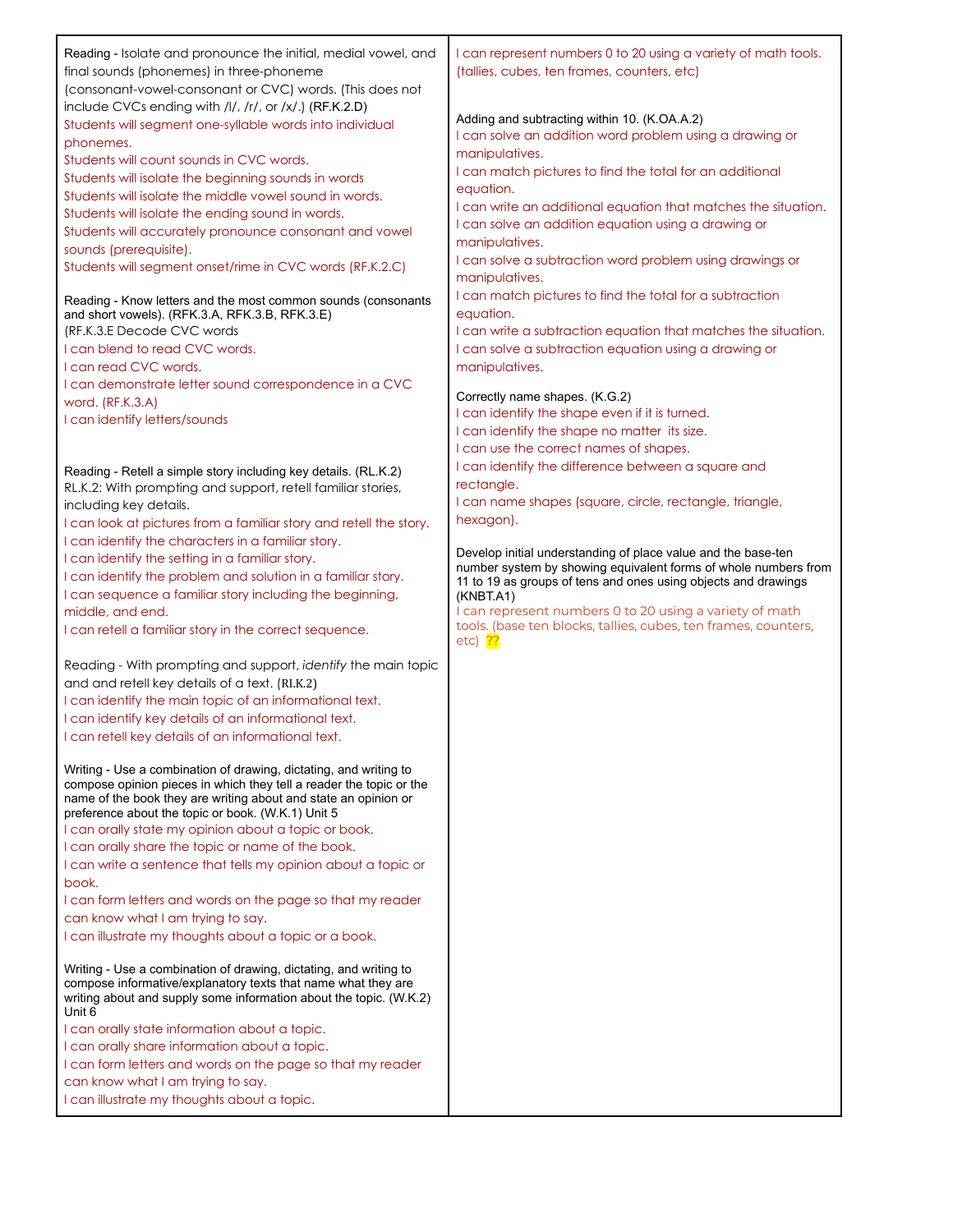| I can write facts to tell information about a topic.                                                                                                                                                                                                                                                                                                                                      |  |
|-------------------------------------------------------------------------------------------------------------------------------------------------------------------------------------------------------------------------------------------------------------------------------------------------------------------------------------------------------------------------------------------|--|
| Language - Print all upper and lowercase letters legibly. (LK.1.K)<br>Lcan statement<br>I can statement<br>I can statement<br>Language - Capitalize the first word in a sentence and the pronoun I<br>(LK.2A)<br>I can statement<br>I can statement<br>I can statement<br>Language - Recognize and name end punctuation (LK.2.B)<br>I can statement<br>I can statement<br>I can statement |  |
|                                                                                                                                                                                                                                                                                                                                                                                           |  |

| Literacy                                                                                                                                                                                                                                                                                                                                                                                                                                                                                                                                                                                                                                                                                                                                                                                                                                                                                                                                                                                                                                                                                                                                                                                                                                                                                                                                                                                                                                                                                                                                                                                                                                                                  | Math                                                                                                                                                                                                                                                                                                                                                                                                                                                                                                                                                                                                                                                                                                                                                                                                                                                                        |
|---------------------------------------------------------------------------------------------------------------------------------------------------------------------------------------------------------------------------------------------------------------------------------------------------------------------------------------------------------------------------------------------------------------------------------------------------------------------------------------------------------------------------------------------------------------------------------------------------------------------------------------------------------------------------------------------------------------------------------------------------------------------------------------------------------------------------------------------------------------------------------------------------------------------------------------------------------------------------------------------------------------------------------------------------------------------------------------------------------------------------------------------------------------------------------------------------------------------------------------------------------------------------------------------------------------------------------------------------------------------------------------------------------------------------------------------------------------------------------------------------------------------------------------------------------------------------------------------------------------------------------------------------------------------------|-----------------------------------------------------------------------------------------------------------------------------------------------------------------------------------------------------------------------------------------------------------------------------------------------------------------------------------------------------------------------------------------------------------------------------------------------------------------------------------------------------------------------------------------------------------------------------------------------------------------------------------------------------------------------------------------------------------------------------------------------------------------------------------------------------------------------------------------------------------------------------|
| Reading - Read CVC and CVCe words (including words with blends<br>and digraphs). (RF.1.3.A, RF.1.3.B)<br>I can decode regularly spelled one-syllable CVC words with<br>blends.<br>I can decode regularly spelled one-syllable CVC words with<br>digraphs.<br>I can decode regularly spelled one-syllable CVCe words with<br>blends.<br>I can decode regularly spelled one-syllable CVCe words with<br>digraphs.<br>I can decode regularly spelled one-syllable words with vowel<br>teams with blends and digraphs.<br>Reading - Add and substitute sounds (phonemes) in spoken words<br>to make new words. (RF.1.2.F)<br>I can substitute sounds to make new words - Initial - Medial -<br>Final<br>I can add sounds to make new words - Beginning - End<br>Reading - Describe characters, settings, and major events in a<br>story, using key details. (RL.1.3)<br>I can identify the characters, setting and main event in a<br>story.<br>I can describe characters, setting, and main events using key<br>details (either orally or by drawing/written text).<br>I can sequence the story detailing the beginning, middle and<br>end of a story.<br>I can identify the characters, setting and main event in a<br>story, with prompting and support.<br>Reading - Identify the main topic and retell key details of a<br>text. (RI.1.2)<br>Students can identify the main idea of an informational text.<br>Students can identify key details that relate to the main topic<br>of an informational text (single paragraph)<br>Students can identify the main topic and orally retell key<br>details of an informational text (single paragraph) read aloud<br>to them. | Use addition and subtraction within 20 to solve word problems<br>involving situations of adding to, taking from, putting together, taking<br>apart, and comparing, with unknowns in all positions. (1.0A.1)<br>I can choose a strategy to subtract within 20.<br>I can choose a strategy to add within 20.<br>I can explain my strategy with pictures, numbers, or words.<br>I can choose a strategy to subtract within 10.<br>I can choose a strategy to add within 10.<br>I can identify a variety of strategies (counting on, counting<br>back, make a 10, decomposing a number leading to ten,<br>number bonds, doubles, and facts I know)<br>Understand place value (tens and ones). (1.NBT.2)<br>I can identify tens and ones in a number.<br>I can say a number based on a drawing of tens and ones.<br>I can represent a number using a drawing with tens and ones. |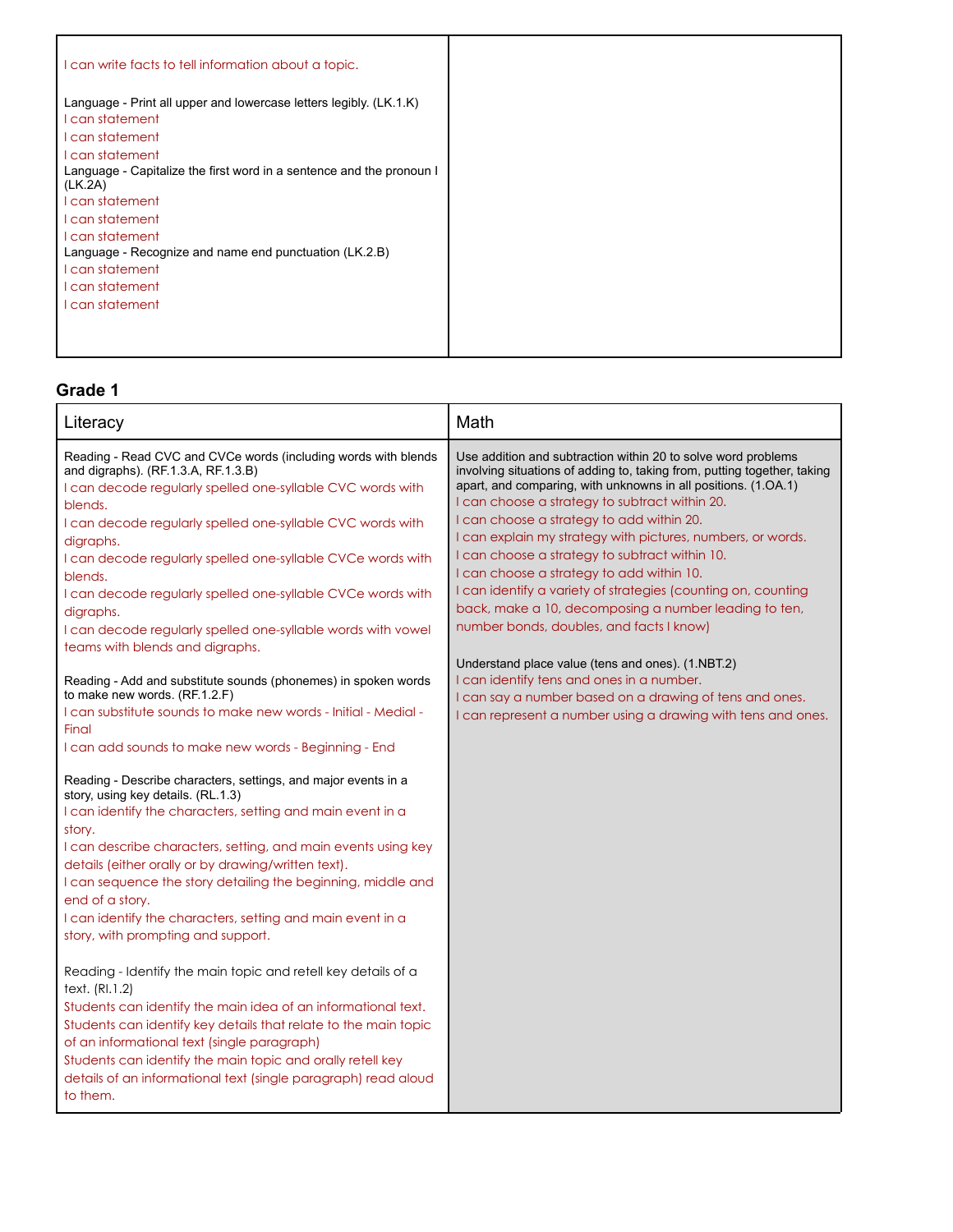| independently.<br>Students can write about the main topic and retell key details<br>of an informational text (single paragraph) read aloud to<br>them.<br>Students can write about the main topic and orally retell key<br>details of an informational text (single paragraph) read<br>independently. |
|-------------------------------------------------------------------------------------------------------------------------------------------------------------------------------------------------------------------------------------------------------------------------------------------------------|
| Writing - Write opinion pieces in which they introduce the topic or<br>name the book they are writing about, state an opinion, supply a<br>reason for the opinion, and provide some sense of closure. (W.1.1)<br><b>Lcan statement</b>                                                                |
| <b>Lcan statement</b><br><b>Lcan statement</b>                                                                                                                                                                                                                                                        |
| Writing - Write informative/explanatory texts to introduce a topic.<br>supply some facts about the topic, and provide some sense of<br>closure. $(W.1.2)$                                                                                                                                             |
| <b>Lcan statement</b>                                                                                                                                                                                                                                                                                 |
| <b>Lcan statement</b>                                                                                                                                                                                                                                                                                 |
| <b>Lcan statement</b><br>Language - Capitalize the first word in sentences, the pronoun I,<br>dates, and names of people (L.1.2.A)                                                                                                                                                                    |
| I can capitalize the first word of the sentence                                                                                                                                                                                                                                                       |
| I can capitalize the pronoun I                                                                                                                                                                                                                                                                        |
| I can capitalize dates                                                                                                                                                                                                                                                                                |
| I can capitalize names of people                                                                                                                                                                                                                                                                      |
| Language - Use end punctuation for sentences (L.1.2.B)<br><b>Lcan statement</b>                                                                                                                                                                                                                       |
| <b>Lcan statement</b>                                                                                                                                                                                                                                                                                 |
| I can statement                                                                                                                                                                                                                                                                                       |

| Literacy                                                                                                                                                                                                                                                                                                                                                                                                                                                                                                                                                                                                                                                                                                                                                                                                                                                                                                                                                   | Math                                                                                                                                                                                                                                                                                                                                                                                                                                                                                                                                                                                                                                                                                                                                                                                                                                                                                                                                                                                                                                                                                             |
|------------------------------------------------------------------------------------------------------------------------------------------------------------------------------------------------------------------------------------------------------------------------------------------------------------------------------------------------------------------------------------------------------------------------------------------------------------------------------------------------------------------------------------------------------------------------------------------------------------------------------------------------------------------------------------------------------------------------------------------------------------------------------------------------------------------------------------------------------------------------------------------------------------------------------------------------------------|--------------------------------------------------------------------------------------------------------------------------------------------------------------------------------------------------------------------------------------------------------------------------------------------------------------------------------------------------------------------------------------------------------------------------------------------------------------------------------------------------------------------------------------------------------------------------------------------------------------------------------------------------------------------------------------------------------------------------------------------------------------------------------------------------------------------------------------------------------------------------------------------------------------------------------------------------------------------------------------------------------------------------------------------------------------------------------------------------|
| Reading - Know and apply grade level phonics and word<br>analysis skills in decoding words. (RF.2.3)<br>Identify words with inconsistent but common letter-sound<br>correspondences (e.g., doll/roll, though/cough/rough,<br>love/rove, have/save, some/dome, near/bear, soot/loot,<br>were/here, shall/tall, own/town, hour/tour, want/plant).<br>(RF.2.3.A)<br>Read words with vowel teams (ex. ee, oo, ai, ay, ea, ei, ie,<br>$iqh$ (RF.2.3.B*)<br>Read words with r-controlled vowels (er, ir, ur, ar, or) (RF.2.3.B*)<br>Read words with diphthongs (oi, oy, ou, ow) (RF.2.3.B)<br>I can distinguish short and long vowels in words.<br>I know letter-sound correspondences for all sounds.<br>I can distinguish between long and short vowel sounds in a<br>grade-level text.<br>I can read words with yowel teams.<br>I can read words with r-controlled vowels.<br>Recognize and read grade-appropriate irregularly spelled<br>words. $(RF.2.3.C)$ | Fluently add and subtract within 20 using mental strategies<br>(2.0A.B.2)<br>I can use mental strategies to fluently add within 20 (counting<br>on, making ten, doubles, fact families).<br>I can use mental strategies to fluently subtract within 20<br>(counting on, counting back, fact families, making ten).<br>I can automatically recall all sums of 2 one-digit numbers.<br>Understand that the three digits of a three-digit number represent<br>amounts of hundreds, tens, and ones. Understand that 100 can be<br>thought of as a group of tens. Understand that the numbers 100,<br>200, etc. refer to one, two, etc. groups of 100. (2.NBT.A.1)<br>I can understand that a three-digit number is made up of<br>tens, hundreds, and ones.<br>I can represent a three-digit number using a place value<br>chart, base ten blocks, writing numerals, etc.<br>I can understand that ten tens make one hundred.<br>I can understand that multiples of one hundred are<br>composed of groups of 100. For example: I can understand<br>that three hundred is three groups of one hundred. |
| Read words with common prefixes and suffixes. (RF.2.3.D)<br>Read words that follow the six syllable types: • closed syllable<br>• open syllable • vowel-consonant-e • vowel teams •<br>r-controlled • consonant-le                                                                                                                                                                                                                                                                                                                                                                                                                                                                                                                                                                                                                                                                                                                                         | Read and write numbers to 1000 using base-ten numerals, number<br>names, and a variety of expanded forms. Model and describe<br>numbers within 1000 as groups of 10 in a variety of ways.<br>(2.NBT.A.3)<br>I can read numbers up to 1,000. (say the number aloud)                                                                                                                                                                                                                                                                                                                                                                                                                                                                                                                                                                                                                                                                                                                                                                                                                               |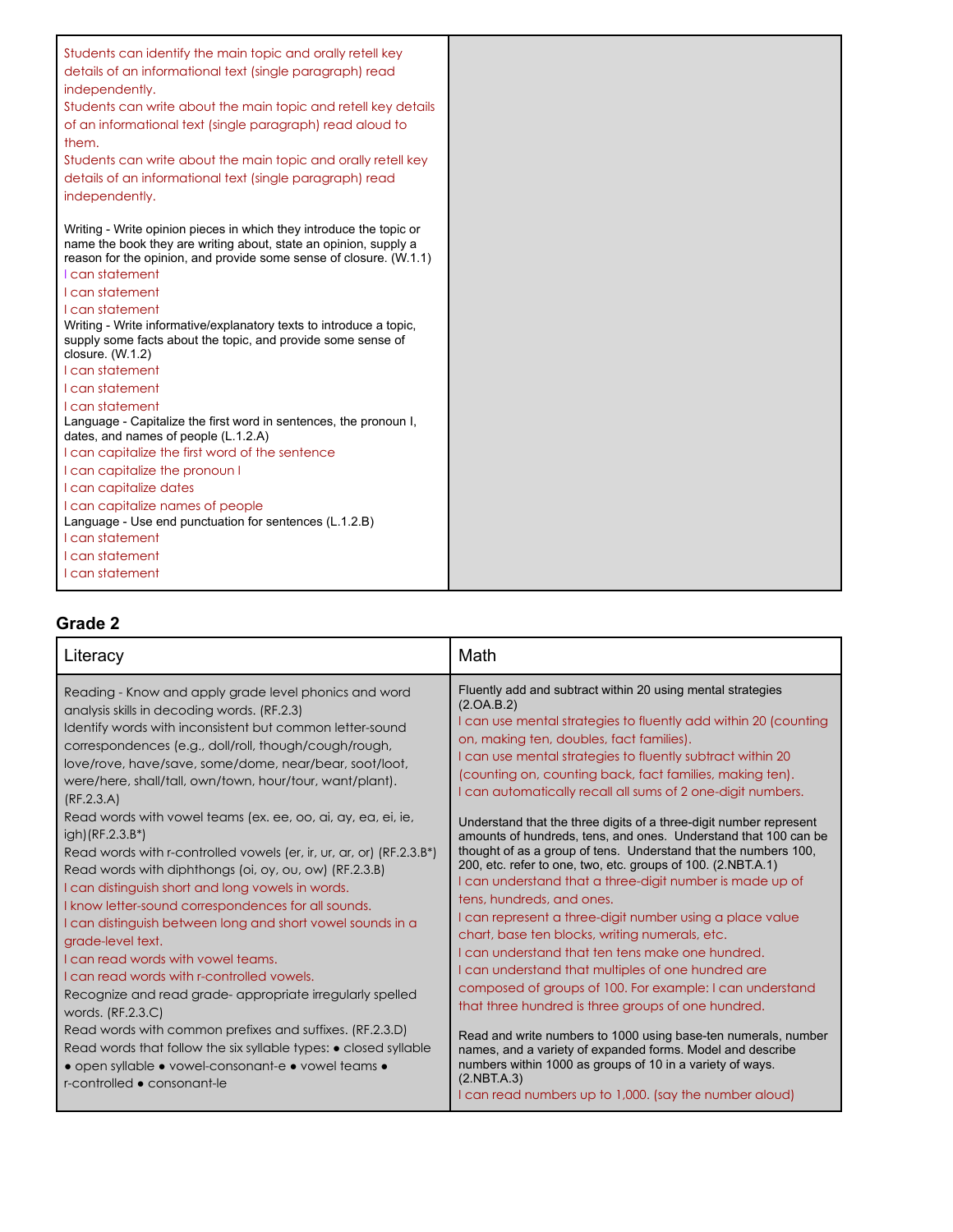| Identify the six syllable types: • closed syllable • open syllable •<br>vowel-consonant-e • vowel teams • r-controlled •<br>consonant-le (RF.2.3.E)<br>Read regularly spelled two-syllable words with long vowels.<br>$(RF.2.3.F^*)$                                                                                                                                                                                                                                                                                                                                                                                                                                                                                                                                                                                                                                                                                                                                                                                                                                                                                                                                                                                                                                                                                                                                                                                                                                                                                                                                                   | I can write numbers to 1,000 (expanded form, standard form,<br>number names).<br>I can represent numbers to 1,000 in multiple ways. (base-ten<br>blocks) (writing them is target 2)<br>I can model numbers to 1,000 in multiple ways.                                                                                                                                                                                                                                                                                                                                                                                                                                                                                                                                                                                                                                                                                                                                                                                                                                                                                                                                                                                                                                                                                                                                                                                                                                                                                                             |
|----------------------------------------------------------------------------------------------------------------------------------------------------------------------------------------------------------------------------------------------------------------------------------------------------------------------------------------------------------------------------------------------------------------------------------------------------------------------------------------------------------------------------------------------------------------------------------------------------------------------------------------------------------------------------------------------------------------------------------------------------------------------------------------------------------------------------------------------------------------------------------------------------------------------------------------------------------------------------------------------------------------------------------------------------------------------------------------------------------------------------------------------------------------------------------------------------------------------------------------------------------------------------------------------------------------------------------------------------------------------------------------------------------------------------------------------------------------------------------------------------------------------------------------------------------------------------------------|---------------------------------------------------------------------------------------------------------------------------------------------------------------------------------------------------------------------------------------------------------------------------------------------------------------------------------------------------------------------------------------------------------------------------------------------------------------------------------------------------------------------------------------------------------------------------------------------------------------------------------------------------------------------------------------------------------------------------------------------------------------------------------------------------------------------------------------------------------------------------------------------------------------------------------------------------------------------------------------------------------------------------------------------------------------------------------------------------------------------------------------------------------------------------------------------------------------------------------------------------------------------------------------------------------------------------------------------------------------------------------------------------------------------------------------------------------------------------------------------------------------------------------------------------|
| Reading - Describe how characters in a story respond to major<br>events and challenges. (RL.2.3)<br>I can identify the main character of a text.<br>I can identify a major event from the text.<br>I can identify a challenge in the text.<br>I can describe what a character does during an event (either<br>orally or by identifying a description).<br>I can describe how the character responds to the challenge<br>or event (either orally or by identifying a description).<br>I can use a sentence frame to write about how a character<br>responds to a challenge or event.<br>I can write about how a character responds to a challenge or<br>event in their own words.<br>I can write or orally describe how a character responds to a<br>challenge or event, but only if the text is read aloud or if the<br>text is at a lower level (decodable).<br>Reading-Identify the main topic of a multiparagraph text as<br>well as the focus of specific paragraphs within the text. (RI.2.2)<br>Writing - Write an opinion piece in which they introduce the<br>topic or book they are writing about, state an opinion, supply<br>some reasons that support the opinion, use linking words(<br>because, and, also) to connect opinion and reasons, and<br>provide a concluding statement or section. (W.2.1)<br>Writing - Write informative/explanatory texts to introduce a<br>topic, use facts and definitions to develop points, and provide<br>a concluding statement or section. (W.2.2)<br>Language - capitalize holidays, product names and<br>geographic names (L.2.2.A) | Use addition and subtraction within 100 to solve one and two-step<br>word problems. (2.OA.1)<br>I can use addition or subtraction to solve one-step problems.<br>I can use addition or subtraction to solve two-step problems.<br>I can represent one step addition or subtraction problems by<br>using an equation.<br>I can represent two-step addition or subtraction problems by<br>using an equation.<br>I can use drawings or number symbols to represent one or<br>two-step word problems.<br>I can solve many different types of word problems.<br>I can choose a strategy to solve addition or subtraction word<br>problems. (place value chart, base ten blocks, number line,<br>number sentences, decomposing or break apart, friendly<br>number or number bonds)<br>Use addition to find the total number of objects arranged in<br>rectangular arrays with up to 5 rows and up to 5 columns;<br>write an equation to express the total as a sum of equal<br>addends. (2.OA.4)<br>I can arrange objects into equal groups.<br>I can write a repeated addition equation to represent objects<br>in equal groups.<br>I can add to find the total number of objects in a rectangular<br>array.<br>I can write a repeated addition equation to represent objects<br>in a rectangular array.<br>Partition circles and rectangles into two, three, or four equal<br>shares, describe the shares using the words halves, thirds, half<br>of, a third of, etc., and describe the whole as two halves,<br>three thirds, four fourths (2.G.A.3) |
| Language - Use commas in greetings and closing of letters.<br>(L.2.2.C)                                                                                                                                                                                                                                                                                                                                                                                                                                                                                                                                                                                                                                                                                                                                                                                                                                                                                                                                                                                                                                                                                                                                                                                                                                                                                                                                                                                                                                                                                                                | I can partition circles and rectangles into two, three, or four<br>equal shares.<br>I can describe the shares using the words halves, thirds, half<br>of, a third of, etc<br>I can describe the whole as two halves, three thirds, four<br>fourths.                                                                                                                                                                                                                                                                                                                                                                                                                                                                                                                                                                                                                                                                                                                                                                                                                                                                                                                                                                                                                                                                                                                                                                                                                                                                                               |

| Literacy                                                         | Math                                                         |
|------------------------------------------------------------------|--------------------------------------------------------------|
| RF3.3c-Decode multisyllable words.                               | Understand place value up to four digits. (3.NBT.4.5)        |
| I can decode words using six-syllable patterns.                  | I can represent numbers in various ways (base ten blocks,    |
| I can decode words using the three rules for dividing syllables. | place value charts, expanded form, numeral form, word form). |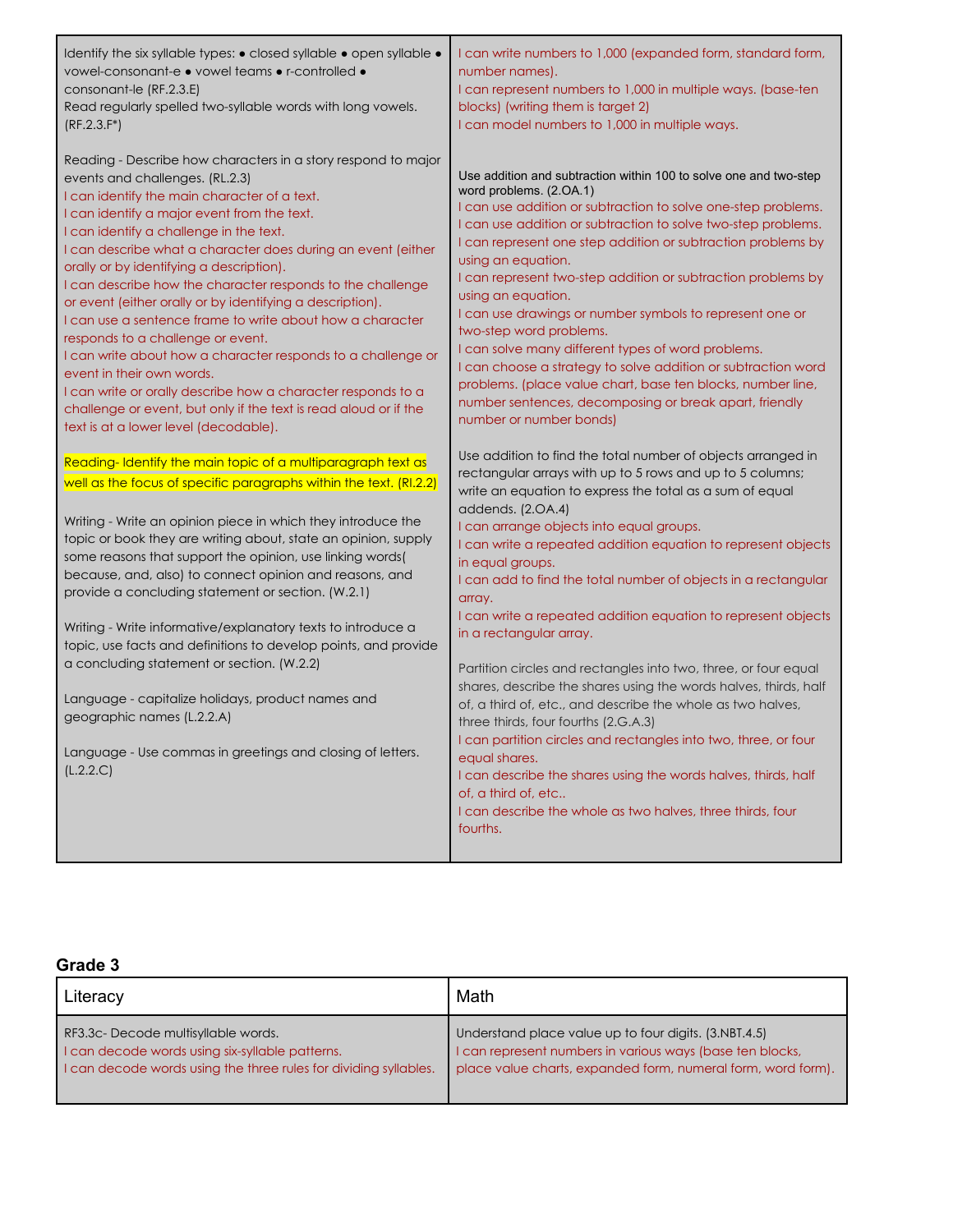| RL.3.3                                                                                                                                        | I can describe numbers in more than one way through groups<br>of ones, tens, hundreds, and thousands (ex: 345 is three |
|-----------------------------------------------------------------------------------------------------------------------------------------------|------------------------------------------------------------------------------------------------------------------------|
| Reading - Determine the main idea of an informational text;                                                                                   | hundreds, four tens, and five ones OR thirty-four tens and five                                                        |
| recount the key details and explain how they support the                                                                                      | ones OR three hundred forty-five ones).                                                                                |
| main idea. (Grade level text) (RI.3.2)                                                                                                        | I can translate between word form, expanded form, and                                                                  |
|                                                                                                                                               | standard form for numbers up to 10,000 (ex: given a number in                                                          |
| Learning Targets (Grades 3-4):<br>Students will identify the main idea of an informational text.                                              | standard form, a student can produce the same number in                                                                |
| Students will identify the key details of an informational text.                                                                              | word or expanded form correctly)                                                                                       |
| Students will explain how the key details support the main                                                                                    | Using computational fluency, add and subtract within 1,000                                                             |
| idea.                                                                                                                                         | using strategies and algorithms based on place value,                                                                  |
| Students will write, orally provide, and/or choose a summary                                                                                  | properties of operations, and the relationship between addition                                                        |
| for an informational text using the main and key details.                                                                                     | and subtraction. (3.NBT.A.2)                                                                                           |
| Students will independently examine a grade-appropriate text                                                                                  | I can use strategies and algorithms to add within 1,000 fluently.                                                      |
| by providing a written summary.                                                                                                               | I can use strategies and algorithms to subtract within 1,000                                                           |
| Students will cite text evidence to support how they                                                                                          | fluently.                                                                                                              |
| determined the main idea of an informational text.                                                                                            |                                                                                                                        |
| Students will identify the topic of an informational text.                                                                                    | Use multiplication and division within 100 to solve word problems                                                      |
| Students will be able to discriminate between important (key)<br>details and details that are interesting.                                    | situations involving equal groups, arrays, and measurement                                                             |
|                                                                                                                                               | quantities (e.g., by using drawings and equations with a symbol for                                                    |
|                                                                                                                                               | the unknown number to represent the problem). (3.0A.A.3)                                                               |
| Writing - Write narratives to develop real or imagined experiences or<br>events using effective language, descriptive details, and clear even | I can use multiplication within 100 to solve word problems                                                             |
| sequences. (W.3.3)                                                                                                                            | involving equal groups, arrays, and measurement quantities.                                                            |
| Establish a situation and introduce a narrator and/or                                                                                         | I can create a multiplication equation using an unknown to                                                             |
| characters; organize an event sequence that unfolds<br>naturally. (W.3.3.A)                                                                   | represent a word problem.                                                                                              |
| Use narrative techniques, such as dialogue and<br>$\bullet$                                                                                   | I can use division within 100 to solve word problems involving                                                         |
| description of actions, thoughts, and feelings to develop                                                                                     | equal groups, arrays, and measurement quantities.<br>I can create a division equation using an unknown to represent    |
| experiences and events or show the response of<br>characters to situations. (W.3.3.B)                                                         | a word problem.                                                                                                        |
| Use temporal words and phrases to signal event order.<br>$\bullet$                                                                            |                                                                                                                        |
| (W.3.3.C)<br>Provide a conclusion that follows the narrated                                                                                   | Understand a fraction 1/b as the quantity formed by 1 part                                                             |
| $\bullet$<br>experiences or events. (W.3.3.E)                                                                                                 | when a whole is partitioned into b equal parts. (3.NF.A.1)                                                             |
|                                                                                                                                               | I can write a fraction given a model.                                                                                  |
| Writing - Write informative/explanatory texts to examine a topic and<br>convey ideas and information clearly                                  | I can identify the numerator and denominator.                                                                          |
|                                                                                                                                               | I can understand fractions are equal parts of a whole.                                                                 |
| Language - Capitalize appropriate words in titles (L.3.2.A)                                                                                   | I can explain what each fraction part means within the context                                                         |
| Language - Use commas in addresses (L.3.2.C)                                                                                                  | of the word problem. ["You have a whole pizza cut into three                                                           |
|                                                                                                                                               | slices. You ate one-third of the pizza. Explain what one third                                                         |
| Language - Use commas and quotation marks in dialogue (L.3.2.C)                                                                               | means." (The one represents what was eaten out of the three<br>total slices.)]                                         |
|                                                                                                                                               |                                                                                                                        |
|                                                                                                                                               |                                                                                                                        |
|                                                                                                                                               | Area?                                                                                                                  |
|                                                                                                                                               |                                                                                                                        |

| .<br>∟iteracy | Math |
|---------------|------|
|---------------|------|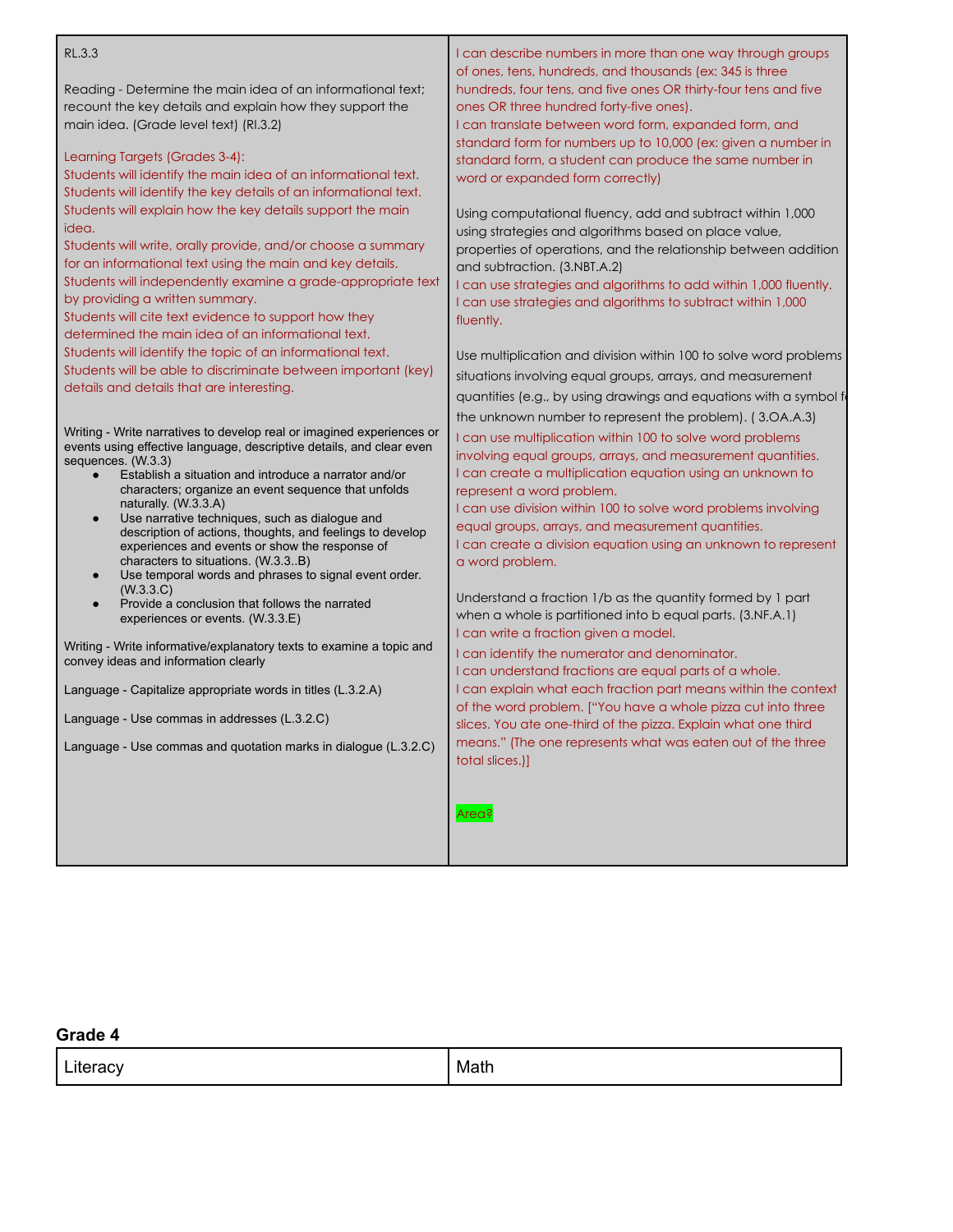| Reading - Refer to details and examples in a text when                                                                           | 2021-2022: Used this standard                                                                                          |
|----------------------------------------------------------------------------------------------------------------------------------|------------------------------------------------------------------------------------------------------------------------|
| explaining what the text says explicitly and when drawing                                                                        | Recognize that in a multi-digit whole number, a digit in one                                                           |
| inferences from the text. (RL 4.1)                                                                                               | place represents ten times what it represents in the place                                                             |
| I can draw inferences from a text.                                                                                               | value to its right. (4.NBT.A.1)                                                                                        |
| I can use text evidence to explain my inferences.                                                                                | I can recognize that a digit, in a multi-digit number value is ten<br>times the place value to its right.              |
| Reading - Describe in depth a character, setting, or event in a                                                                  | I can choose a way to represent that a digit's value is ten                                                            |
| story or drama, drawing on specific details in the text (e.g., a                                                                 | times the place value to its right (base ten blocks, place value                                                       |
| character's thoughts, words, or actions). (RL 4.3)                                                                               | chart, written explanations, expanded form).                                                                           |
| I can describe a character's physical and emotional traits                                                                       |                                                                                                                        |
| using the character's words, thoughts, and actions.                                                                              | 2022-2023: Changing to this standard                                                                                   |
| I can use text evidence to describe a setting.                                                                                   | Read and write multi-digit whole numbers using base-ten                                                                |
| I can use text evidence to describe events in a story or drama.                                                                  | numerals, number names, and expanded form. Compare two<br>multi-digit numbers based on meanings of the digits in each  |
| Reading - Determine the main idea of a text and explain how<br>it is supported by key details (Grade level text) (RI.4.2)        | place, using symbols $(> , = , <)$ to record the results of<br>comparisons. (4.NBT.A.2)                                |
| I can read and understand an informational text. (at 4th                                                                         | I can read multi-digit whole numbers using base-ten numerals,                                                          |
| grade level)                                                                                                                     | number names, and expanded form.                                                                                       |
| I can identify the main idea of an informational text.                                                                           | I can write multi-digit whole numbers using base-ten numerals,                                                         |
| I can identify the key details of an informational text.                                                                         | number names, and expanded form.                                                                                       |
| I can explain the key details that support the main idea of an                                                                   | I can compare multi-digit numbers based on meanings of the                                                             |
| informational text.<br>I can orally summarize, using the main idea and key details of                                            | digits in each place, using symbols $(> , = , <)$ to record the<br>results of comparisons.                             |
| an informational text. (on my independent level)                                                                                 |                                                                                                                        |
| I can orally summarize, using the main idea and key details of                                                                   | Add and subtract multi-digit whole numbers with                                                                        |
| an informational text. (at 4th grade level)                                                                                      | computational fluency using a standard algorithm. (4.NBT.4)                                                            |
| I can write a summary, using the main idea and key details of                                                                    | I can add numbers up to four digits with regrouping.                                                                   |
| an informational text. (on my independent level)                                                                                 | I can subtract numbers up to four digits with regrouping.                                                              |
| I can write a summary, using the main idea and key details of                                                                    |                                                                                                                        |
| an informational text. (at 4th grade level)                                                                                      | Multiply a whole number of up to four digits by a one-digit                                                            |
|                                                                                                                                  | whole number, and multiply two two-digit numbers, using                                                                |
| Word Study - RF4.3A Read words with Greek and Latin roots                                                                        | strategies based on place value and the properties of                                                                  |
| and common affixes.                                                                                                              | operations. Illustrate and explain the calculation by using                                                            |
| L.4.4.B Use common, grade-appropriate Greek and Latin<br>affixes and roots as clues to the meaning of a word (e.g.,              | equations, rectangular arrays, and/or area models.(4.NBT.5)<br>I can multiply a whole number of up to four digits by a |
| telegraph, photograph, autograph).                                                                                               | one-digit whole number using equations, rectangular arrays,                                                            |
| I can decode words with Greek roots (auto, bio, graph, and                                                                       | or area models.                                                                                                        |
| logy).                                                                                                                           | I can multiply two, two-digit numbers using equations,                                                                 |
| I can decode words with Latin roots (form, multi, rupt,                                                                          | rectangular arrays, or area models.                                                                                    |
| scrib/scribe, and struct).                                                                                                       |                                                                                                                        |
| I can decode words with prefixes (dis, mis, non, pre, re, un).<br>I can decode words with the suffixes (able, ible, er, or, ful, | Solve multi-step word problems using the four operations.<br>(4.0A.3)                                                  |
| tion/sion, less, ness).                                                                                                          | I can assess the reasonableness of answers using estimation                                                            |
|                                                                                                                                  | strategies such as mental computation and rounding.                                                                    |
| Writing - Write opinion pieces on topics or texts, supporting the                                                                | I can solve multi-step word problems with whole numbers and                                                            |
| opinion with reasons and information. (W.4.1)                                                                                    | interpret remainders.                                                                                                  |
| I can statement                                                                                                                  | I can represent multi-step word problems with equations                                                                |
| I can statement                                                                                                                  | representing the unknown quantity with a variable.                                                                     |
| I can statement                                                                                                                  | I can solve multi-step word problems with whole numbers                                                                |
| Writing - Introduce a topic or text clearly, state an opinion,<br>and create an organizational structure in which related ideas  | using the four operations.                                                                                             |
| are grouped to support the writer's purpose. (W.4.1.A)<br>I can statement                                                        | Add and subtract fractions with like denominators. (4.NF.3)<br>4.NF.3a                                                 |
| I can statement                                                                                                                  | I can add fractions by joining parts with like denominators.                                                           |
| I can statement                                                                                                                  | I can subtract fractions by separating parts with like                                                                 |
| Writing - Provide reasons that are supported by facts and                                                                        | denominators.                                                                                                          |
| details (W.4.1.B)                                                                                                                | I can recognize when two fractions refer to the same whole.                                                            |
| I can statement                                                                                                                  | 4.NF.3b                                                                                                                |
| I can statement                                                                                                                  |                                                                                                                        |